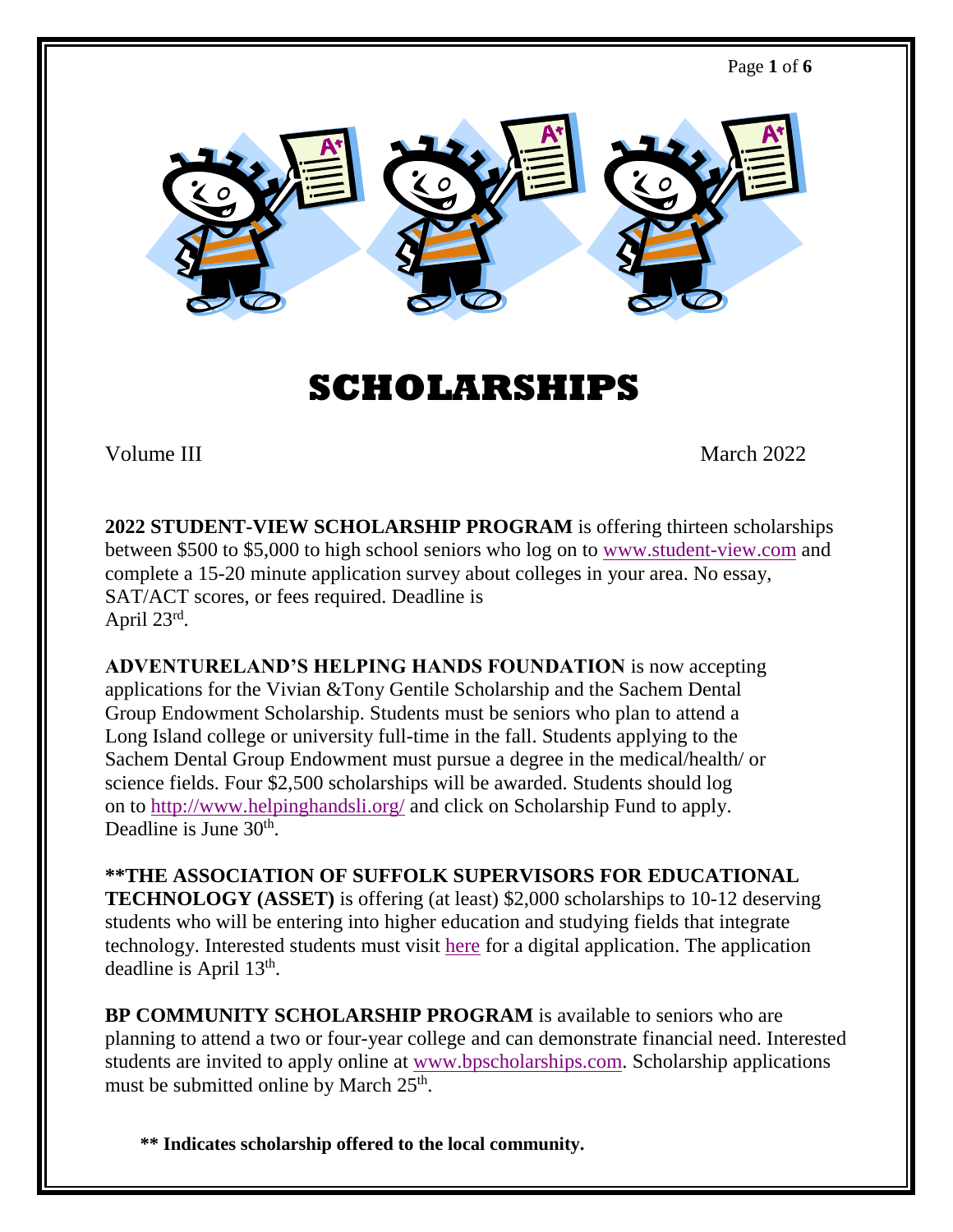**THE BROADWAY EDUCATION ALLIANCE AND GOTHAM WRITERS** are presenting **11th and 12th grade students** with the "You Will Be Found" College Essay Writing Challenge to recognize excellence in storytelling and promote student engagement with Broadway. Inspired by the Tony<sup>®</sup> and Grammy<sup>®</sup> Award-winning Dear Evan Hansen, and recognizing excellence in storytelling, the winning student will receive a \$1,500 scholarship to the college of choice sponsored by Stacey Mindich, Producer of Dear Evan Hansen. For more information, please visit [http://www.rogerreesawards.com/college-essay](http://www.rogerreesawards.com/college-essay-writing-challenge/)[writing-challenge/.](http://www.rogerreesawards.com/college-essay-writing-challenge/) Deadline is May 9<sup>th</sup>.

**COLLEGEBOARD OPPORTUNITY SCHOLARSHIPS** is open to the Class of 2022. The more effort you put in, the more opportunities you have to earn a scholarship. Complete all six, and you are eligible to earn \$40,000. Scholarships will be awarded through monthly drawings to students who complete each action, i.e. building your college list. For more information, students should visit [https://opportunity.collegeboard.org/.](https://opportunity.collegeboard.org/)

**\*\*THE DREAMS FOR YOUTH SCHOLARSHIP PROGRAM** provides financial support so Long Island youth can pursue their dreams and aspirations. Their academic scholarship ranging from \$1,000 to \$2,500 is available to seniors and assists with costs at a college, university, private or vocational school. Applicants must demonstrate financial need and a commitment to community service. Interested students must apply at [http://www.unitedwayli.org/dreamsforyouth.](http://www.unitedwayli.org/dreamsforyouth) Deadline is March 31<sup>st</sup>.

**\*\*FRIENDS OF OHEKA OTTO KAHN AWARDS IN MUSIC, PERFORMING ARTS, AND FINE ARTS** are available for seniors within the Town of Huntington who are planning to enter college or specialized training in one of the three areas above. A questionnaire, two teacher letters of recommendations, samples of work (CD, DVD, or photos) and a headshot photo is required. Applications are available [here.](https://drive.google.com/file/d/19tSuiKBHrNakdvKYIT8xARzgOYQsZkzS/view?usp=sharing) Deadline is April 15<sup>th</sup>.

**\*\*THE HUNTINGTON MARINE CORPS** is offering two scholarships of up to \$2,000 to qualifying students who are related to a former marine. Candidates must plan on attending a college/university upon graduation and submit an essay. Interested student can click [here](https://drive.google.com/file/d/11d98rlxVzXIGZcqgrKFVFTR2V9xwYsvh/view?usp=sharing) for more information. Deadline is May 1<sup>st</sup>.

**THE HUNTINGTON SPORTS LEAGUE BOARD** is offering the Arthur Greenholtz Scholarship to graduating seniors who have participated in a Huntington sports league. Interested students should click [here](https://drive.google.com/file/d/1Dsxac3BLUHs9vk3CHmRiRW9kaZLwQcVJ/view?usp=sharing) for more information. Deadline is April 14<sup>th</sup>.

**\*\*ISLAND DRAFTING AND TECHNICAL INSTITUTE SCHOLARSHIP** is available to students applying for the Associates Degree program in Computer Aided Drafting and Design or Electronics or Electronic and Computer Service Technology. Please notify Ms. Bonilla at [scholarships@hufsd.edu](mailto:scholarships@hufsd.edu) if interested. Deadline is April 8<sup>th</sup>.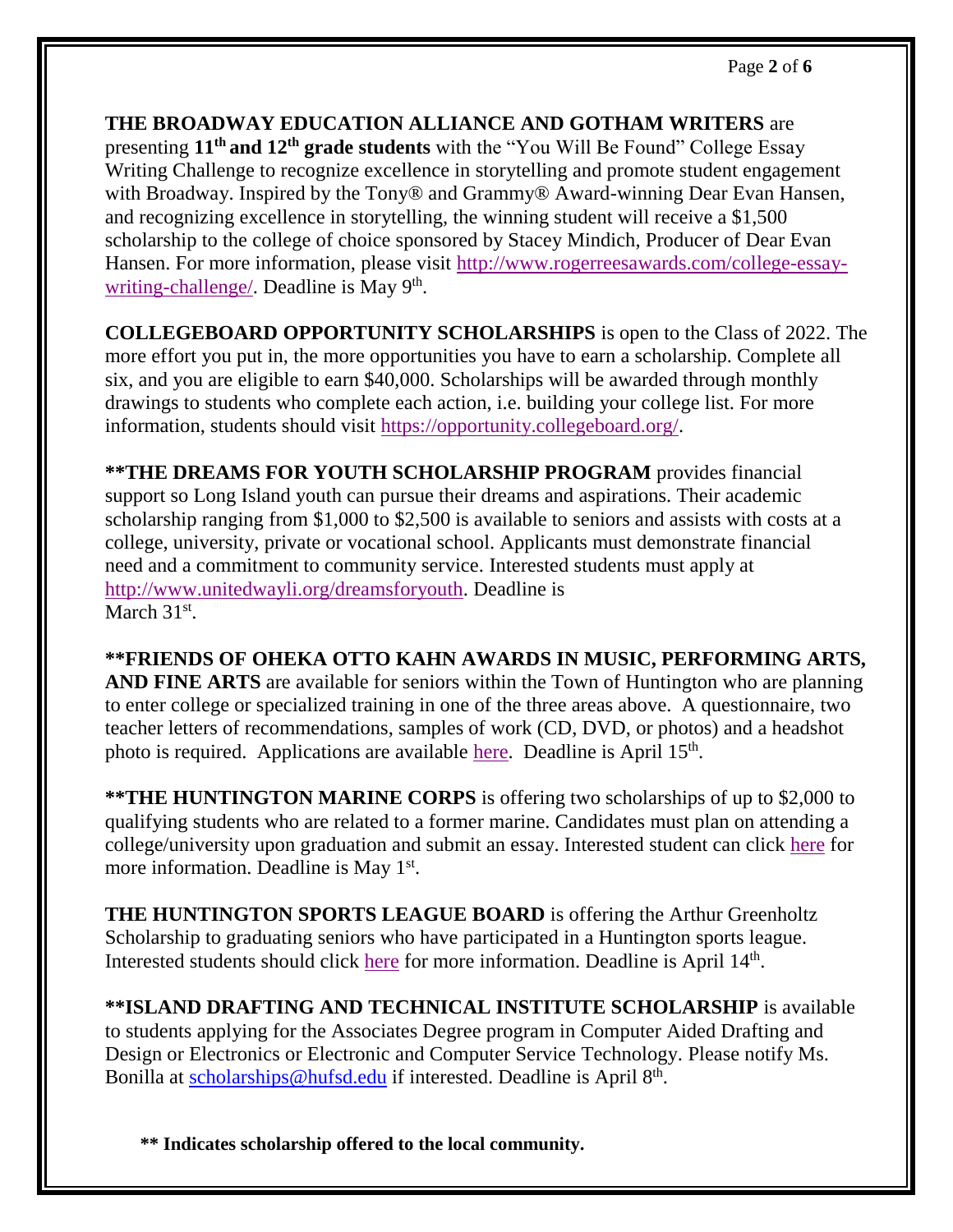**ISLAND FEDERAL CREDIT UNION** will award eleven high school seniors scholarships of \$2,500 - \$10,000. Interested student should visit [https://www.islandfcu.org/Island-](https://www.islandfcu.org/Island-Scholarship.aspx)[Scholarship.aspx](https://www.islandfcu.org/Island-Scholarship.aspx) for more information. Deadline is April 22<sup>nd</sup>.

**\*\*JONAH'S MISSION FOR KIDS** is offering a graduating Long Island senior a scholarship for telling their story of resilience, mental health and/or service to others. Interested student should see [here.](https://drive.google.com/file/d/1XRcrptyIZvolXP57A0Du9e9xz1Hsv3km/view?usp=sharing) Deadline is April 1st.

**JOVIA'S FAMILY SCHOLARSHIP** is a \$3,000 scholarship awarded to high school seniors. Eligible seniors must have a 90 GPA or above, complete an essay, provide proof of 50 community service hours, participate in 3 extracurricular activities and/or sports, and be a Jovia member. Interested students should visit [https://www.joviafinancial.com/in-the](https://www.joviafinancial.com/in-the-community/scholarships)[community/scholarships](https://www.joviafinancial.com/in-the-community/scholarships) to apply. Family Scholarship applicants will be eligible to apply for Jovia's Premier Scholarship which awards one \$50,000 scholarship paid out over four years. Deadline is May 1<sup>st</sup>.

**\*\*JULIE PEIERLS SCHOLARSHIP**, sponsored by Theatre Three, in the amount of \$1,000, will be presented to a Long Island senior planning to pursue a career in professional theatre, as well as pursue theatrical education at a college as a musical theatre major or at a conservatory. Completed application, audition, and interview are required. Applications are available at [www.theatrethree.com.](http://www.theatrethree.com/peierlsscholarship.html) Deadline is June 1st.

**LONG ISLAND FAIR SCHOLARSHIPS** will award up to ten \$1,000 scholarships to New York high school seniors and current college students. The application is open to all applicants regardless of field of study, however, additional consideration may be given to those pursuing a degree related to agriculture, fair management or the outdoor amusement business. Applications must be downloaded from [https://www.nyfairs.org/scholarships.htm.](https://www.nyfairs.org/scholarships.htm) Completed applications must be printed and signed by the applicant and parent/guardian. Application, with required attachments, must be sent together to local Member fair or to the NYSSA for endorsement. Deadline is April 2<sup>nd</sup>.

**\*\*THE MICHAEL SAMUEL GILMOR MEMORIAL SCHOLARSHIP** will be awarded to two, College-bound Huntington High School students, one male, and one female. Each student will be awarded a \$500-dollar scholarship. The students must be graduating seniors who, like Michael, exemplify the following characteristics: scholarship, musicianship, athleticism, empathy, and care for his/her fellow students, respect for school staff and teachers, and a commitment to the Huntington community. Interested students must see [here](https://drive.google.com/file/d/1Wtzo-qQMrC9iYay4ybxRb5B6HDp4pGDv/view?usp=sharing) for the application. Deadline is April 29<sup>th</sup>.

THE MILLIE D'AGOSTINO SCHOLARSHIP is available to seniors interested in Musical Theatre or Acting. Interested students must visit <https://www.themilliedagostinofund.com/apply> for more information. Deadline is May 15<sup>th</sup>.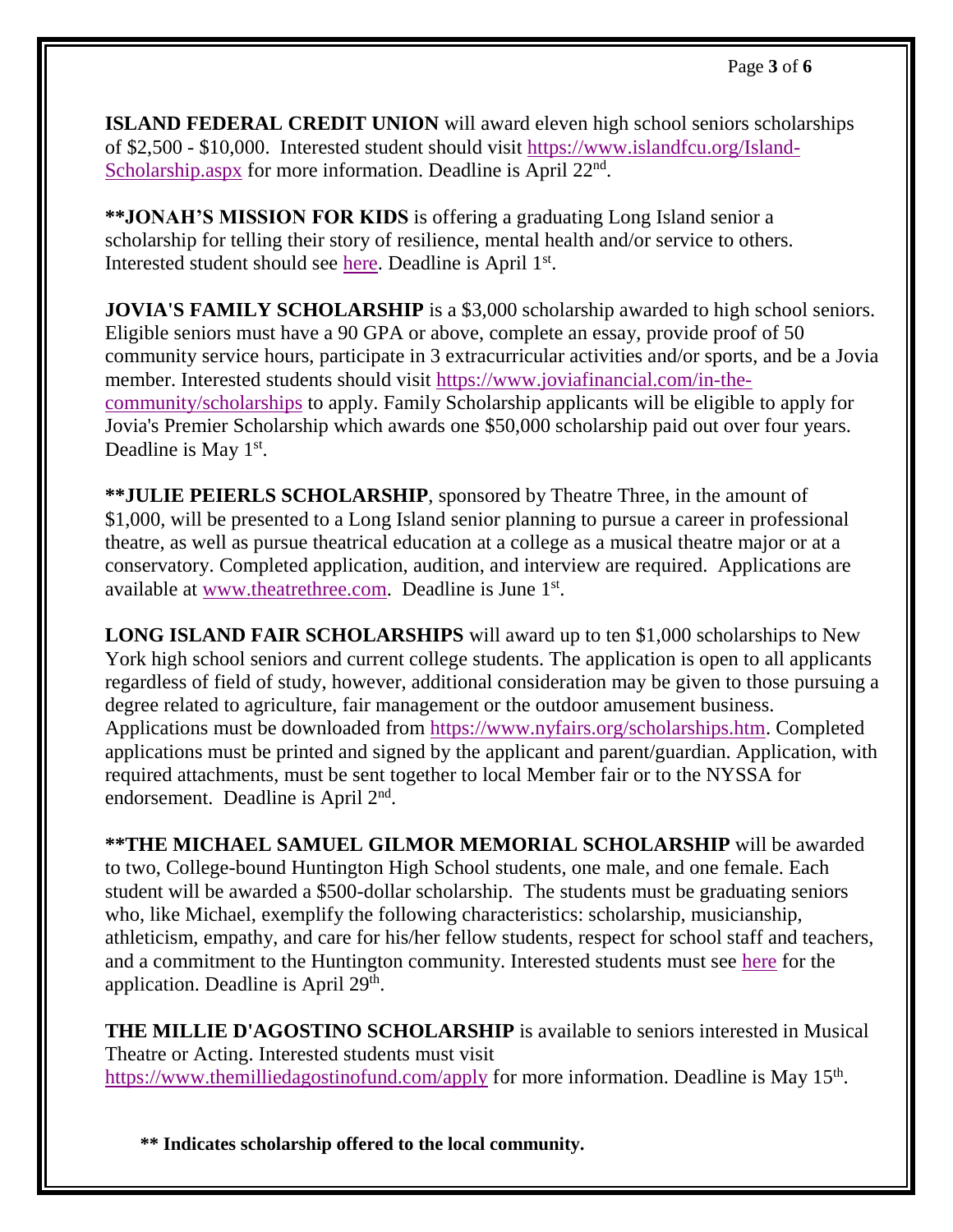**\*\*PERRY COMO LODGE** will award two \$1,000 scholarships to seniors of Italian-American ancestry who will enroll in a four-year college or university in the fall. Students must be able to attend the Annual Scholarship Awards Night on June 8<sup>th</sup>. A transcript, two letters of recommendation, list of activities, and essay are required. Interest students should click [here](https://drive.google.com/file/d/1vgGls2d5kttEODpdS9vIhqxpdjLK8iMv/view?usp=sharing) for an application. Deadline is April 30<sup>th</sup>.

**\*\*THE REA JACOBS SCHOLARSHIP FOR DANCE** is a competitive scholarship for Nassau and Suffolk High School Graduating Seniors who are pursuing a four year college degree with a major or minor in Dance. One award of \$1000 will be given in 2022 to a male or female student. The scholarship is funded by the Long Island Dance Consortium and the Jacobs Family. Interested students should visit [http://www.huntingtonarts.org/programs/arts-in](http://www.huntingtonarts.org/programs/arts-in-education/scholarship-programs/)[education/scholarship-programs/](http://www.huntingtonarts.org/programs/arts-in-education/scholarship-programs/) for an application. Deadline for receipt of required portfolio is May  $2<sup>nd</sup>$ .

**\*\*SANDI BLOOMBERG SCHOLARSHIP FOR DANCE** will award one Long Island senior a \$1,000 scholarship for continuing the study of dance in college. Interested students should visit<http://www.huntingtonarts.org/programs/arts-in-education/scholarship-programs/> for an application. Deadline for receipt of required portfolio is May  $2<sup>nd</sup>$ .

**\*\*THE SUFFOLK COUNTY ATHLETIC TRAINERS' ASSOCIATION** (SCATA) will award scholarships, each valued at \$1,000 to graduating high school seniors majoring in a sports medicine related field (exercise science, kinesiology, etc.) and who intend to pursue Athletic Training or another related Allied Healthcare field. Interested students must visit [here](https://drive.google.com/file/d/1hK2audTdWIvn7za0c0hA_WSs7lMGbKtG/view) for an application. Deadline is May 16<sup>th</sup>.

**\*\*THE SUFFOLK COUNTY CHAPTER OF JACK AND JILL OF AMERICA, INC.** is offering the Kathleen Taylor Memorial Community Service scholarship ranging from \$500 to \$1,500 to students of African Ancestry (African, African-American, and Caribbean American) who exhibit exemplary commitment to serving their communities. An essay of 500 words, letter of recommendation, and minimum GPA of 3.0 is required. See [here](https://drive.google.com/file/d/1tdffDnJEHZFjcbL2yk1GjrcCh0tHrLr4/view?usp=sharing) for an application. Deadline is April 1st .

**SUFFOLK COUNTY COMMUNITY COLLEGE AND SUFFOLK FEDERAL** award more than \$625,000 in scholarships for incoming, continuing and graduating Suffolk students. For more information, please visit<https://www.sunysuffolk.edu/apply-enroll/scholarships/> and [https://sunysuffolk.academicworks.com/opportunities.](https://sunysuffolk.academicworks.com/opportunities)

**\*\*THE SUFFOLK COUNTY ELEMENTARY PRINCIPALS' ASSOCIATION** is offering two \$500 scholarship opportunities to graduating seniors looking to pursue a career as a teacher. Interested student must see [here](https://drive.google.com/file/d/1WYp6wjS-0VifM0tr0QjaNbhlKhpzLqi8/view?usp=sharing) for more information. Deadline is May 13<sup>th</sup>.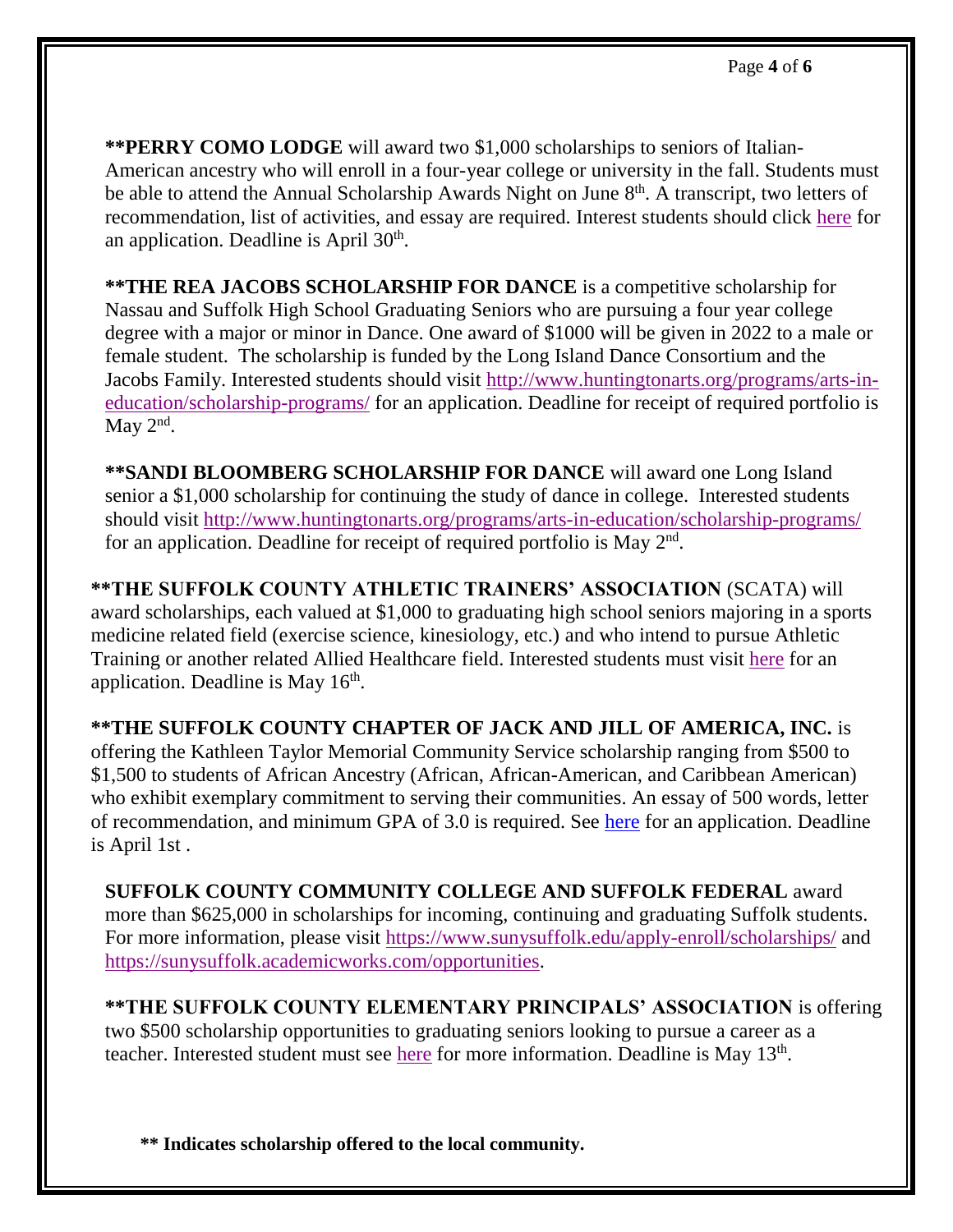**\*\*TRI COMMUNITY & YOUTH AGENCY** offers the Joseph Martone Scholarship of \$500 to one Huntington High senior, based on character, achievement, community service, sports and/or extracurricular activities. Interested students should visit [here](https://drive.google.com/file/d/1oCYomYkTxSscHYD7Wb85wZKledg1t6hp/view?usp=sharing) for an application. Deadline is April 27<sup>th</sup>.

**TZU CHI USA SCHOLARS** is a scholarship program funded by Buddhist Tzu Chi Foundation to recognize and provide financial assistance to outstanding college-bound high school graduates and continuing undergraduate students in selected areas of the United States. Tzu Chi USA Scholars are selected based on their financial need, academic achievement, and community involvement. Each Scholar will receive an award of \$1,000. Interested students should apply at [http://www.tzuchi.us/scholarships/.](http://www.tzuchi.us/scholarships/) Deadline is March 31<sup>st</sup>.

**\*\*VIRGINA W. SMITH SCHOLARSHIP** of \$2,500 is available to one Long Island senior who plans to further his/her education by majoring in horticulture, environment, or conservation studies. An interview is required. Students can access the application at [http://ncgc.org](http://ncgc.org/) by clicking on Scholarship. Deadline is April 30<sup>th</sup>.

**"WE THE STUDENTS" ESSAY CONTEST** is open to students ages 14 to 19 years old. Students can win prizes ranging from \$500 to \$7,500 by answering the question: What is the relationship between Equality and Justice? Interest students should visit [https://billofrightsinstitute.org/we-the-students-essay-contest.](https://billofrightsinstitute.org/we-the-students-essay-contest) Deadline is April 15<sup>th</sup>.

**\*\*WESTERN SUFFOLK COUNSELORS ASSOCIATION SCHOLARSHIP** will award up to ten scholarships to Suffolk County seniors based on volunteerism. An essay, letter from an activity advisor, resume of volunteer experience and official transcript is required. Please see [here](https://drive.google.com/file/d/12ER7siUozxBKIbwTbMpuXSBaiQEywDZq/view?usp=sharing) for an application. You must be nominated by your counselor to be considered. Completed applications must be emailed to [scholarships@hufsd.edu](mailto:scholarships@hufsd.edu) by April  $8<sup>th</sup>$  for consideration.

## **CONTESTS & PROGRAMS FOR OTHER GRADES**

**THE ABBOTT & FENNER SCHOLARSHIP** of \$1,000 is available to all high school juniors and seniors. An essay describing educational career and life goals must be submitted. Interested students should visit [http://www.abbottandfenner.com/scholarships.htm.](http://www.abbottandfenner.com/scholarships.htm) Deadline is June 12<sup>th</sup>.

**THE BROADWAY EDUCATION ALLIANCE AND GOTHAM WRITERS** are presenting  $11<sup>th</sup>$  and  $12<sup>th</sup>$  grade students with the "You Will Be Found" College Essay Writing Challenge to recognize excellence in storytelling and promote student engagement with Broadway. Inspired by the Tony® and Grammy® Award-winning Dear Evan Hansen, and recognizing excellence in storytelling, the winning student will receive a \$1,500 scholarship to the college of choice sponsored by Stacey Mindich, Producer of Dear Evan Hansen. For more information, please visit [http://www.rogerreesawards.com/college-essay-writing-challenge/.](http://www.rogerreesawards.com/college-essay-writing-challenge/) Deadline is May 9<sup>th</sup>.